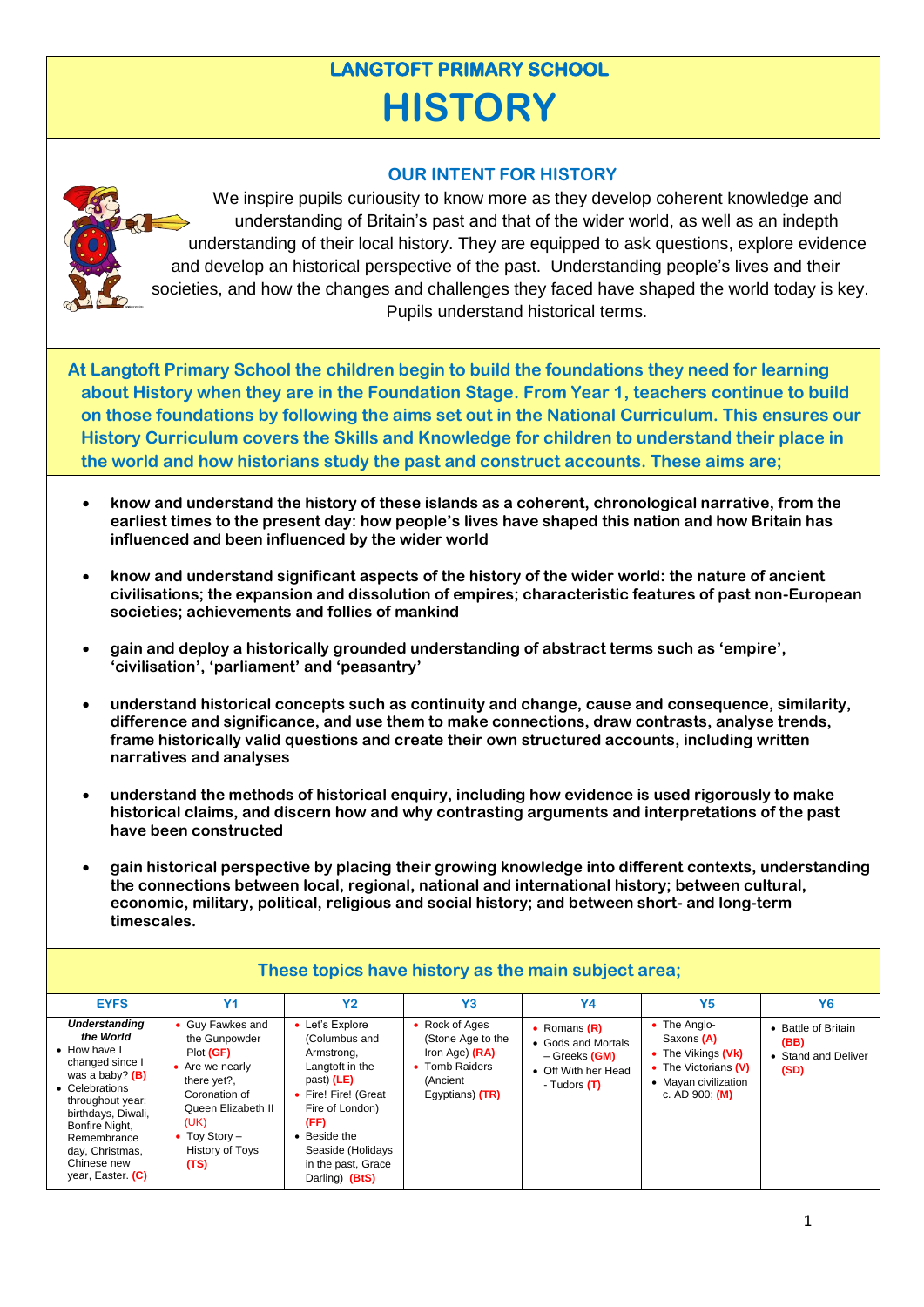| • Seasons (S)                       | • Hospital Heroes -<br>Florence<br>Nightingale, Edith                                                                                                                                                                      |                                                                                                                                                         |
|-------------------------------------|----------------------------------------------------------------------------------------------------------------------------------------------------------------------------------------------------------------------------|---------------------------------------------------------------------------------------------------------------------------------------------------------|
|                                     |                                                                                                                                                                                                                            |                                                                                                                                                         |
|                                     |                                                                                                                                                                                                                            |                                                                                                                                                         |
|                                     | Cavell and                                                                                                                                                                                                                 |                                                                                                                                                         |
|                                     | hospitals now and<br>then (HH)                                                                                                                                                                                             |                                                                                                                                                         |
|                                     | <b>Previous and Future Learning</b>                                                                                                                                                                                        |                                                                                                                                                         |
|                                     | These coloured threads show previous and future learning in these areas:                                                                                                                                                   |                                                                                                                                                         |
|                                     | Links to Local History - Langtoft, Peterborough, Lincolnshire                                                                                                                                                              |                                                                                                                                                         |
|                                     |                                                                                                                                                                                                                            |                                                                                                                                                         |
|                                     | <b>Monarchy-Includes Governments</b>                                                                                                                                                                                       |                                                                                                                                                         |
|                                     | <b>Culture - Religion, Diversity</b>                                                                                                                                                                                       |                                                                                                                                                         |
|                                     | <b>Invasions and Settlements - KS2</b>                                                                                                                                                                                     |                                                                                                                                                         |
|                                     | Legacies – Significant people who have contributed to society                                                                                                                                                              |                                                                                                                                                         |
|                                     | <b>Commemorations - Events</b>                                                                                                                                                                                             |                                                                                                                                                         |
|                                     |                                                                                                                                                                                                                            |                                                                                                                                                         |
|                                     | <b>EYFS</b>                                                                                                                                                                                                                |                                                                                                                                                         |
|                                     | Historical elements in Understanding the World: Past and Present ELGs                                                                                                                                                      |                                                                                                                                                         |
|                                     | - Talk about the lives of the people around them and their roles in society;                                                                                                                                               |                                                                                                                                                         |
|                                     | - Know some similarities and differences between things in the past and now, drawing on their experiences and what has been read in class;                                                                                 |                                                                                                                                                         |
|                                     | - Understand the past through settings, characters and events encountered in books read in class and storytelling.                                                                                                         |                                                                                                                                                         |
|                                     |                                                                                                                                                                                                                            |                                                                                                                                                         |
|                                     | Vocabulary: past, then, before, now, next, soon, time, timeline, when, new, old, birthdays, Diwali, Bonfire Night, Christmas, Chinese New Year, Easter, similar,<br>similarities, different, differences, the same, change |                                                                                                                                                         |
|                                     |                                                                                                                                                                                                                            |                                                                                                                                                         |
|                                     | Understanding the world involves guiding children to make sense of their physical world and their community. The frequency and range of children's                                                                         |                                                                                                                                                         |
|                                     | personal experiences increases their knowledge and sense of the world around them – from visiting parks, libraries and museums to meeting important                                                                        |                                                                                                                                                         |
|                                     | members of society such as police officers, nurses and firefighters. In addition, listening to a broad selection of stories, non-fiction, rhymes and poems                                                                 |                                                                                                                                                         |
|                                     | will foster their understanding of our culturally, socially, technologically and ecologically diverse world. As well as building important knowledge, this                                                                 |                                                                                                                                                         |
|                                     |                                                                                                                                                                                                                            | extends their familiarity with words that support understanding across domains. Enriching and widening children's vocabulary will support later reading |
| comprehension.                      |                                                                                                                                                                                                                            |                                                                                                                                                         |
|                                     |                                                                                                                                                                                                                            |                                                                                                                                                         |
|                                     |                                                                                                                                                                                                                            |                                                                                                                                                         |
|                                     |                                                                                                                                                                                                                            |                                                                                                                                                         |
|                                     |                                                                                                                                                                                                                            |                                                                                                                                                         |
|                                     |                                                                                                                                                                                                                            | Year <sub>1</sub>                                                                                                                                       |
|                                     | <b>Intent - Knowledge to be Gained</b>                                                                                                                                                                                     | <b>Implementation - Application of Knowledge as Skills</b>                                                                                              |
|                                     | Know:                                                                                                                                                                                                                      | History as main subject:                                                                                                                                |
| <b>Chronology</b>                   | • changes within living memory. Where appropriate, these should be                                                                                                                                                         | Children to investigate toys and how they have changed from                                                                                             |
| An awareness of                     | used to reveal aspects of change in national life                                                                                                                                                                          | those that their parents and grandparents played with. (TS)                                                                                             |
| the                                 |                                                                                                                                                                                                                            | Links to History:                                                                                                                                       |
| pastusing<br>everyday               | Use vocabulary:                                                                                                                                                                                                            | Children to create a personal/growth timeline from birth to Year 1                                                                                      |
| words and                           | new, newest, newer, modern, old, older, oldest, today, yesterday,                                                                                                                                                          | indicating significant events such as starting nursery or school,                                                                                       |
| phrases                             | before, after, year/s, timeline, present, future, past, long ago,                                                                                                                                                          | birth of siblings, etc.                                                                                                                                 |
|                                     | recent, last, first, next, then, now, old-fashioned                                                                                                                                                                        |                                                                                                                                                         |
|                                     | Know:                                                                                                                                                                                                                      | History as main subject:                                                                                                                                |
|                                     | • events beyond living memory that are significant nationally or                                                                                                                                                           | Listen to and summarise story of Guy Fawkes and Gunpowder                                                                                               |
|                                     | globally ffor example, the Great Fire of London, the first aeroplane                                                                                                                                                       | Plot. (GF)                                                                                                                                              |
|                                     | flight or events commemorated through festivals or anniversaries]                                                                                                                                                          | Watch and discuss the coronation of Queen Elizabeth II and the<br>$\bullet$                                                                             |
|                                     | • the lives of significant individuals in the past who have contributed to                                                                                                                                                 | significance to the United Kingdom. (UK)                                                                                                                |
|                                     | national and international achievements. Some should be used to                                                                                                                                                            | Position significant events on displayed timeline (GF, UK, HH, TS)<br>$\bullet$<br>$\bullet$                                                            |
| Key people,                         | compare aspects of life in different periods [for example, Elizabeth I                                                                                                                                                     | Life of Florence Nightingale and important changes she brought                                                                                          |
| key.                                | and Queen Victoria, Christopher Columbus and Neil Armstrong,                                                                                                                                                               | about in hospitals and what affects these changes have had over                                                                                         |
| places                              | William Caxton and Tim Berners-Lee, Pieter Bruegel the Elder and                                                                                                                                                           | time and in hospitals today. (HH)<br>Life of Edith Cavell and how this is significant to our local area.<br>$\bullet$                                   |
| and kev                             | LS Lowry, Rosa Parks and Emily Davison, Mary Seacole and/or<br><b>Florence Nightingale, Mary Seacole and Edith Cavell</b>                                                                                                  | Visit to Peterborough Museum (HH)                                                                                                                       |
| events.                             | • significant historical events, people and places in their own locality.                                                                                                                                                  | Life of Mary Seacole and how she cared for people despite<br>$\bullet$                                                                                  |
|                                     |                                                                                                                                                                                                                            | discrimination against her. (HH)                                                                                                                        |
| in?                                 | Use vocabulary:                                                                                                                                                                                                            |                                                                                                                                                         |
|                                     | Gunpowder Plot, Guy Fawkes, Florence Nightingale, Edith Cavell,                                                                                                                                                            | <b>Links to History:</b>                                                                                                                                |
|                                     | Mary Seacole, World War I, World War II, Queen Victoria,                                                                                                                                                                   | Significance of Remembrance Day. Add events of World War I and<br>٠                                                                                     |
| Where do they fit                   | Victorian/s, London, Peterborough, Houses of Parliament                                                                                                                                                                    | II to timeline.                                                                                                                                         |
|                                     |                                                                                                                                                                                                                            | Australian Aboriginal People. Discussion about them being the first<br>$\bullet$                                                                        |
|                                     |                                                                                                                                                                                                                            | people to live in Australia and look at their artwork.                                                                                                  |
|                                     |                                                                                                                                                                                                                            | The Christmas Story – How this links to the start of Christianity.<br>$\bullet$                                                                         |
| <b>Similarities</b>                 | Know:                                                                                                                                                                                                                      | History as main subject:                                                                                                                                |
| and                                 | • changes within living memory. Where appropriate, these should be                                                                                                                                                         | Compare toys today to those parents or grandparents played with<br>$\bullet$                                                                            |
| difference                          | used to reveal aspects of change in national life                                                                                                                                                                          | through identification, classifying and applying their gained                                                                                           |
|                                     |                                                                                                                                                                                                                            | knowledge. (TS)<br>$\bullet$                                                                                                                            |
| <b>S</b> between<br>ways of life in | Use vocabulary:                                                                                                                                                                                                            | Compare toys from today to those from Victorian period. How are<br>they different or the same? (TS)                                                     |
| different<br>periods                | today, yesterday, before, after, year, timeline, present, future, past,<br>long ago, recent, last, first, next, then, Victorian, living memory,                                                                            | Comparison of hospitals today and in the past. (HH)<br>$\bullet$                                                                                        |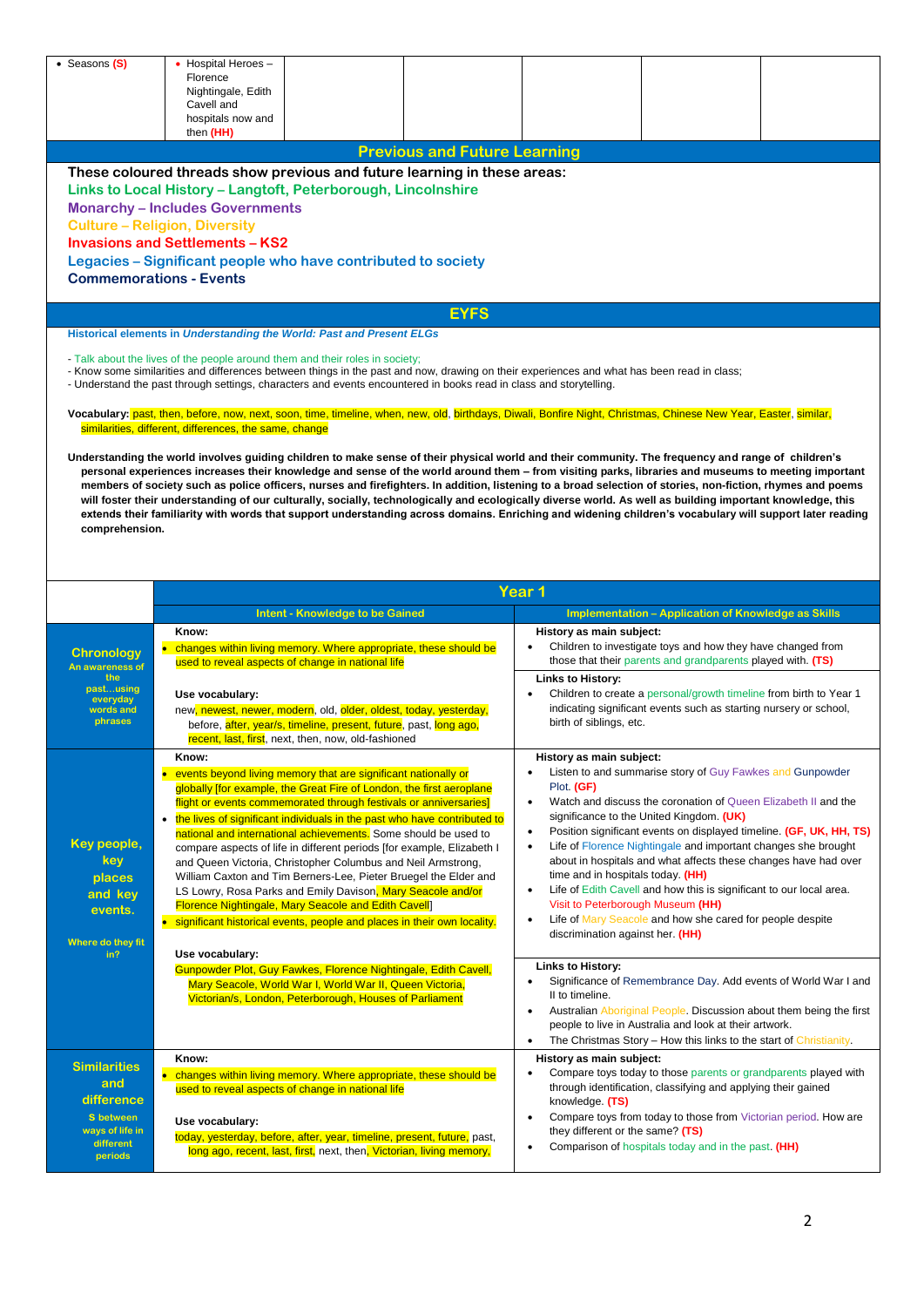|                                                                                                                                                      | century, influenced, change, cause, affect consequence,<br>traditional, shaped, parliament, infirmary, similarities, differences,<br>local                                                                                                                                                                                              | Links to History:<br>Look back over their year in Year 1 class and compare how they<br>felt at the beginning to now. What do they feel has changed?                                                                                                                                                                                                                                                                                                                                             |
|------------------------------------------------------------------------------------------------------------------------------------------------------|-----------------------------------------------------------------------------------------------------------------------------------------------------------------------------------------------------------------------------------------------------------------------------------------------------------------------------------------|-------------------------------------------------------------------------------------------------------------------------------------------------------------------------------------------------------------------------------------------------------------------------------------------------------------------------------------------------------------------------------------------------------------------------------------------------------------------------------------------------|
| <b>Sources and</b><br><b>Enquiry</b><br><b>Finding out</b><br>about the<br>past: ask and<br>answer<br>questions;<br>stories and<br>other<br>sources; | Know:<br>• They should ask and answer questions, choosing and using parts of<br>stories and other sources to show that they know and understand<br>key features of events. They should understand some of the ways in<br>which we find out about the past and identify different ways in which<br>it is represented.<br>Use vocabulary: | History as main subject:<br>Ask questions about life in past and uses sources to answer those<br>questions (GF, HH, TS)<br>How do we know what happened in the past?<br>Understand how<br>$\bullet$<br>sources can be used as evidence of what happened. (TS)<br>Use a range of sources as well as first-hand experience to<br>$\bullet$<br>compare places now to in the past. (HH, TS)<br>Use sources such as maps, photographs, letters, and diaries to<br>٠<br>make inferences. (GF, TS, HH) |
| understandin<br>representatio<br>ns                                                                                                                  | stories, non-fiction books, artefacts, photographs, visitors, trips,<br>research, interviews, past experiences                                                                                                                                                                                                                          | Links to History:                                                                                                                                                                                                                                                                                                                                                                                                                                                                               |

|                                                                                                                                          |                                                                                                                                                                                                                                                                                                                                                                                                                                                                                                   | Year 2                                                                                                                                                                                                                                                                                                                                                                                                                                                                                                                                                                                            |  |  |
|------------------------------------------------------------------------------------------------------------------------------------------|---------------------------------------------------------------------------------------------------------------------------------------------------------------------------------------------------------------------------------------------------------------------------------------------------------------------------------------------------------------------------------------------------------------------------------------------------------------------------------------------------|---------------------------------------------------------------------------------------------------------------------------------------------------------------------------------------------------------------------------------------------------------------------------------------------------------------------------------------------------------------------------------------------------------------------------------------------------------------------------------------------------------------------------------------------------------------------------------------------------|--|--|
|                                                                                                                                          | <b>Intent - Knowledge to be Gained</b>                                                                                                                                                                                                                                                                                                                                                                                                                                                            | <b>Implementation - Application of Knowledge as Skills</b>                                                                                                                                                                                                                                                                                                                                                                                                                                                                                                                                        |  |  |
| <b>Chronology</b><br>An awareness of<br>the<br>pastusing<br>everyday<br>words and<br>phrases                                             | Know:<br>• changes within living memory. Where appropriate, these should be<br>used to reveal aspects of change in national life (BtS, LE)<br>• events beyond living memory that are significant nationally or<br>globally ffor example, the Great Fire of London, the first aeroplane<br>flight or events commemorated through festivals or anniversaries]<br>(FF)<br>• significant historical events, people and places in their own locality.<br>(LE)<br>Use vocabulary:                       | History as main subject:<br>Produce timeline of events to show events covered in Y1 and Y2.<br>$\bullet$<br>(ongoing)<br>Sequence set of sources into chronological order (maps,<br>$\bullet$<br>photographs, pictures of Langtoft and of seaside) (LE, BtS)<br><b>Links to History:</b>                                                                                                                                                                                                                                                                                                          |  |  |
|                                                                                                                                          | chronology, chronological order, timeline, past, present, modern,<br>now, then, yesterday, last week/year, x year/s ago, a long time ago,<br>year/s, decade/s, century/ies<br>Know:                                                                                                                                                                                                                                                                                                               | History as main subject:                                                                                                                                                                                                                                                                                                                                                                                                                                                                                                                                                                          |  |  |
|                                                                                                                                          | • events beyond living memory that are significant nationally or<br>globally ffor example, the Great Fire of London, the first aeroplane<br>flight or events commemorated through festivals or anniversaries]<br>(FF)                                                                                                                                                                                                                                                                             | Learn about and be able to retell events of the Great Fire of<br>London. Where did it start? Why did it start? How was it stopped?<br>What impact did it have on London? What impact did it have<br>nationally (e.g. the fire service)? (FF)                                                                                                                                                                                                                                                                                                                                                      |  |  |
| Key people,<br>key<br>places<br>and key<br>events.<br>Where do they fit<br>in?                                                           | • the lives of significant individuals in the past who have contributed to<br>national and international achievements. Some should be used to<br>compare aspects of life in different periods [for example, Elizabeth I<br>and Queen Victoria, Christopher Columbus and Neil Armstrong,<br>William Caxton and Tim Berners-Lee, Pieter Bruegel the Elder and<br>LS Lowry, Rosa Parks and Emily Davison, Mary Seacole and/or<br>Florence Nightingale and Edith Cavell] (LE, BtS)<br>Use vocabulary: | Who was Samuel Pepys? Use his diaries to learn more about the<br>$\bullet$<br>Great Fire of London. What can we learn from him? (FF)<br>Learn about lives of Christopher Columbus and Neil Armstrong.<br>$\bullet$<br>What were their achievements? How were they similar and<br>different? What impacts did their achievements have<br>nationally/internationally? (LE)<br>Learn about the life of Grace Darling. What were her<br>achievements? How/why were they significant? What impact did<br>her actions have on lives today? (BtS)                                                        |  |  |
|                                                                                                                                          | Langtoft, Christopher Columbus, Neil Armstrong, The Great Fire of<br>London, Samuel Pepys, Grace Darling, Queen Victoria,<br>Victorian/s                                                                                                                                                                                                                                                                                                                                                          | Links to History:<br>$\bullet$<br>Significance of Remembrance Day. Add events of World War I and<br>$\bullet$<br>II to timeline.                                                                                                                                                                                                                                                                                                                                                                                                                                                                  |  |  |
| <b>Similarities</b><br>and<br>difference<br>S between<br>ways of life in<br>different<br>periods                                         | Know:<br>• changes within living memory. Where appropriate, these should be<br>used to reveal aspects of change in national life (BtS, LE)<br>• significant historical events, people and places in their own locality.<br>(LE)<br>Use vocabulary:<br>different/ces, similar/ities<br>travel, encounter, impact, significant, pioneer, discovery, invade,<br>invasion, settler, voyage, change, culture, memory                                                                                   | History as main subject:<br>Investigate how Langtoft has changed. What has changed?<br>$\bullet$<br>When did it change? How has it changed? Why has it changed?<br>Compare similarities and differences. (LE)<br>Look at the buildings in Langtoft. Which would have been<br>$\bullet$<br>significant in the past and why? $(LE)$<br>Compare holidays in the past to holidays now. Research what<br>$\bullet$<br>holidays were like and speak to people who experienced holidays<br>in the past to find out what they were like and how they were<br>different and similar to holidays now. (BtS) |  |  |
|                                                                                                                                          |                                                                                                                                                                                                                                                                                                                                                                                                                                                                                                   | Links to History:                                                                                                                                                                                                                                                                                                                                                                                                                                                                                                                                                                                 |  |  |
| <b>Sources and</b><br><b>Enquiry</b><br><b>Finding out</b><br>about the<br>past: ask and<br>answer<br>questions;<br>stories and<br>other | Know:<br>They should ask and answer questions, choosing and using parts of<br>stories and other sources to show that they know and understand<br>key features of events. They should understand some of the ways<br>in which we find out about the past and identify different ways in<br>which it is represented.<br>Use vocabulary:                                                                                                                                                             | History as main subject:<br>Ask questions about life in past and uses sources to answer those<br>$\bullet$<br>questions (LE, BtS, FF)<br>How do we know what happened in the past? Understand how<br>$\bullet$<br>sources can be used as evidence of what happened (LE, BtS,<br>FF)<br>Use a range of sources as well as first-hand experience to<br>$\bullet$<br>compare places now to in the past. (Langtoft, seaside, London)<br>(LE, BtS, FF)                                                                                                                                                 |  |  |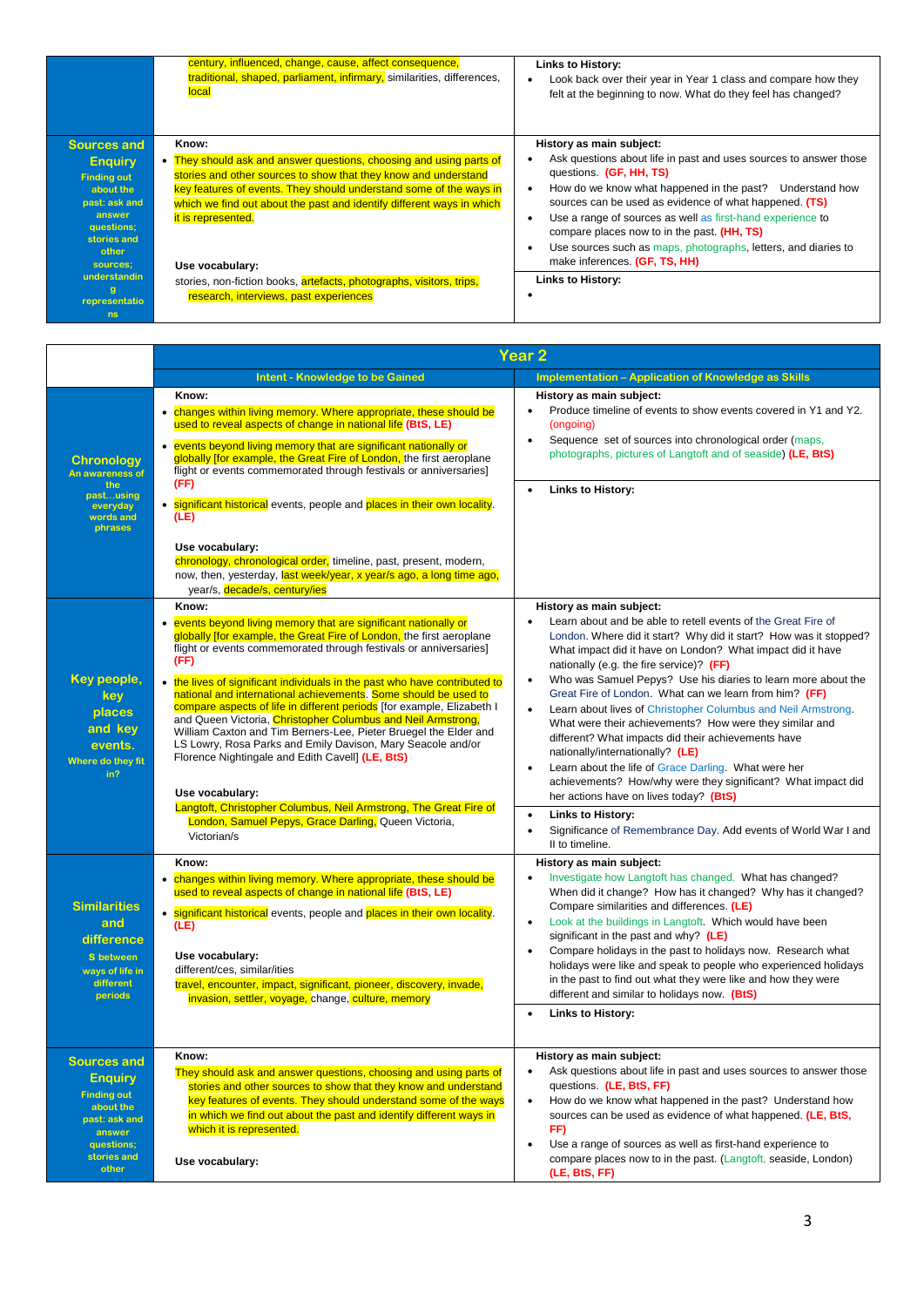| sources;      | opinion, facts, source/s, artefact, analyse, questions, answers, | Compare different sources of information (diaries, letters,    |
|---------------|------------------------------------------------------------------|----------------------------------------------------------------|
| understandin  | compare, contrast, evidence, investigate, research, historians,  | newspaper reports) and explain why they may differ, showing    |
| representatio | inference/infer                                                  | different representations. (LE, FF, BtS)                       |
| ns.           |                                                                  | Use sources such as maps, photographs, letters, and diaries to |
|               |                                                                  | make inferences. (LE, FF, BtS)                                 |
|               |                                                                  | Links to History:                                              |
|               |                                                                  | Why when and how was the Great Wall of China built?            |

| Why, when and how was the Great Wall of China built? |
|------------------------------------------------------|
|                                                      |

|                                                                                                                 | Year 3                                                                                                                                                                                                                                                                                                                                                                                                                                                                                                                                                                                                                                                                                                                                                                                                                                                                                                                                                          |                                                                                                                                                                                                                                                                                                                                                                                                                                                                                                                                                                                                                                                                                                                                                                                                                                                                                                                  |  |  |
|-----------------------------------------------------------------------------------------------------------------|-----------------------------------------------------------------------------------------------------------------------------------------------------------------------------------------------------------------------------------------------------------------------------------------------------------------------------------------------------------------------------------------------------------------------------------------------------------------------------------------------------------------------------------------------------------------------------------------------------------------------------------------------------------------------------------------------------------------------------------------------------------------------------------------------------------------------------------------------------------------------------------------------------------------------------------------------------------------|------------------------------------------------------------------------------------------------------------------------------------------------------------------------------------------------------------------------------------------------------------------------------------------------------------------------------------------------------------------------------------------------------------------------------------------------------------------------------------------------------------------------------------------------------------------------------------------------------------------------------------------------------------------------------------------------------------------------------------------------------------------------------------------------------------------------------------------------------------------------------------------------------------------|--|--|
|                                                                                                                 | <b>Intent - Knowledge to be Gained</b>                                                                                                                                                                                                                                                                                                                                                                                                                                                                                                                                                                                                                                                                                                                                                                                                                                                                                                                          | <b>Implementation - Application of Knowledge as Skills</b>                                                                                                                                                                                                                                                                                                                                                                                                                                                                                                                                                                                                                                                                                                                                                                                                                                                       |  |  |
| <b>Chronologicall</b><br>y secure<br>knowledge<br>and<br>understandi<br>ng of<br>British,<br>local and<br>world | Know:<br>1. Changes in Britain from the Stone Age to the Iron Age<br>late Neolithic hunter-gatherers and early farmers (RA)<br>Bronze Age religion, technology and travel (RA)<br>Iron Age hill forts: tribal kingdoms, farming, art and culture (RA)<br>The achievements of the earliest civilizations – an overview of where<br>and when the first civilizations appeared and a depth study of one of<br>the following: Ancient Sumer, The Indus Valley, Ancient Egypt (TR),<br>The Shang Dynasty of Ancient China<br>• Develop secure chronological knowledge and understanding of<br>British, local and world history, establishing clear narratives within<br>and across the periods studied                                                                                                                                                                                                                                                               | History as main subject:<br>Determine what is meant by term pre-history. (RA)<br>Apply knowledge of BCE/CE years in order to sequence main time<br>periods on timeline. (RA)<br>Organise Bronze Age key events into chronological order. (RA)<br>Compare periods of time using timeline. Identify how ancient<br>Egyptian period began while Stone Age period in Britain was<br>happening. (Coincided for around 600 years.) (TR)<br>Organise key events in ancient Egyptian history into time periods on<br>timeline, (TR)<br><b>Links to History:</b><br>Significance of Remembrance Day. Add events of World War I and                                                                                                                                                                                                                                                                                        |  |  |
| history                                                                                                         | Use vocabulary:<br>Prehistory, Stone Age, Old Stone Age, Palaeolithic, Middle Stone<br>Age, Mesolithic, New Stone Age, Neolithic, Bronze Age, Iron Age,<br><b>BCE/CE, ancient, Egypt, kingdoms</b>                                                                                                                                                                                                                                                                                                                                                                                                                                                                                                                                                                                                                                                                                                                                                              | II to timeline.                                                                                                                                                                                                                                                                                                                                                                                                                                                                                                                                                                                                                                                                                                                                                                                                                                                                                                  |  |  |
| <b>Connections,</b><br>contrasts<br>and trends,<br>using<br>historical<br>terms                                 | Know:<br>1. Changes in Britain from the Stone Age to the Iron Age<br>late Neolithic hunter-gatherers and early farmers (RA)<br><b>Bronze Age religion, technology and travel (RA)</b><br>Iron Age hill forts: tribal kingdoms, farming, art and culture (RA)<br>The achievements of the earliest civilizations – an overview of where<br>and when the first civilizations appeared and a depth study of one of<br>the following: Ancient Sumer, The Indus Valley, Ancient Egypt (TR),<br>The Shang Dynasty of Ancient China<br>• Note connections, contrasts and trends over time<br>• Develop appropriate use of historical terms<br>Use vocabulary:<br>Prehistoric, chronological, roundhouses, rectangular, turf, Celts,<br>hillforts, shelter, battle, sacrifice, offering, archaeologist,<br>ceremony, gathering, preserving, interactive. Ancient, Egypt,<br>Egyptian, hieroglyphs, hieroglyphics, decode, translate                                      | History as main subject:<br>Identify main developments that happened in Middle Stone Age.<br>What happened during this period? Day trip to Flag Fen (RA)<br>Research stone age tools and weapons to observe how simple<br>materials were and how they were created. Compare to modern day<br>tools. Day trip to Flag Fen (RA)<br>Compare life of Bronze Age family to a modern day equivalent. Day<br>$\bullet$<br>trip to Flag Fen (RA)<br>Identify what each home looked like from the Stone, Bronze and<br>Iron Age. Compare and contrast dwellings to houses of today. Day<br>trip to Flag Fen (RA)<br>Summarise why hillforts developed as popular places to live in Iron<br>Age. $(RA)$<br>Explore ancient Egyptian writing systems. Compare and contrast<br>with modern day English writing. Hieroglyphics(TR)<br><b>Links to History:</b>                                                                |  |  |
| <b>Address and</b><br>ask valid<br>questions.                                                                   | Know:<br>1. Changes in Britain from the Stone Age to the Iron Age<br>late Neolithic hunter-gatherers and early farmers (RA)<br><b>Bronze Age religion, technology and travel (RA)</b><br>Iron Age hill forts: tribal kingdoms, farming, art and culture (RA)<br>The achievements of the earliest civilizations – an overview of where<br>and when the first civilizations appeared and a depth study of one of<br>the following: Ancient Sumer, The Indus Valley, Ancient Egypt (TR),<br>The Shang Dynasty of Ancient China<br>• Regularly address and sometimes devise historically valid questions<br>about change, cause, similarity and difference, and significance<br>Use vocabulary:<br>flint, spear, axe, bow and arrow, mammoth, archaeologist, source,<br>Skara Brae, prehistoric, dwelling, inhabited, artefacts, Neolithic,<br>Stone Henge, excavations, archaeological, livestock, Ancient,<br>Egypt, Egyptian, artefacts, historical, river Nile, | History as main subject:<br>Why did Stone Age man stop moving around in Neolithic Period?<br>What would advantages of living together be? What skills would<br>they now need to develop? Day trip to Flag Fen (RA)<br>Discuss how discovery of Skara Brae leads to questions about time<br>period: how were people beginning to change how they lived their<br>lives? Religion What evidence from discovery suggests these<br>changes? (RA)<br>Using photographs of Egyptian artefacts (Rosetta stone) pyramids,<br>tombs, devise historically valid questions to learn more about what<br>life was like during ancient Egyptian time. Kings and Queens (TR)<br>Using pictures of daily Egyptian life drawn to show what life might<br>have been like using different sources of evidence to construct<br>informed responses: What is happening? What jobs are being<br>carried out? Why do you think that? (TR) |  |  |
|                                                                                                                 | Know:                                                                                                                                                                                                                                                                                                                                                                                                                                                                                                                                                                                                                                                                                                                                                                                                                                                                                                                                                           | <b>Links to History:</b><br>$\bullet$                                                                                                                                                                                                                                                                                                                                                                                                                                                                                                                                                                                                                                                                                                                                                                                                                                                                            |  |  |
| <b>Select and</b><br>organise<br>relevant<br>information<br>from a<br>range of<br>sources                       | 1. Changes in Britain from the Stone Age to the Iron Age<br>late Neolithic hunter-gatherers and early farmers (RA)<br><b>Bronze Age religion, technology and travel (RA)</b><br>Iron Age hill forts: tribal kingdoms, farming, art and culture (RA)<br>The achievements of the earliest civilizations - an overview of where<br>and when the first civilizations appeared and a depth study of one of<br>the following: Ancient Sumer, The Indus Valley, Ancient Egypt (TR),<br>The Shang Dynasty of Ancient China<br>• Understand knowledge of past is constructed from range of sources<br>Construct informed responses that involve thoughtful selection and<br>۰<br>organisation of relevant historical information                                                                                                                                                                                                                                         | History as main subject:<br>Explore how knowledge of Stone Age-Iron Age is formed through<br>remains of cave painting sources. What can be seen regarding:<br>people, animals and weapons? Why is cave art important to<br>historians? (RA)<br>Discuss significance of discovery of Skara Brae (RA)<br>$\bullet$<br>Explore how evidence about Stonehenge can give different answers<br>$\bullet$<br>about the past. Consider possible reasons why Stonehenge was<br>constructed (RA)<br>Summarise why hillforts developed as popular places to live in the<br>Iron Age. How do archaeologists know what they looked like? Kings<br>and queens. Observe photographic evidence of remaining<br>settlements (RA)                                                                                                                                                                                                   |  |  |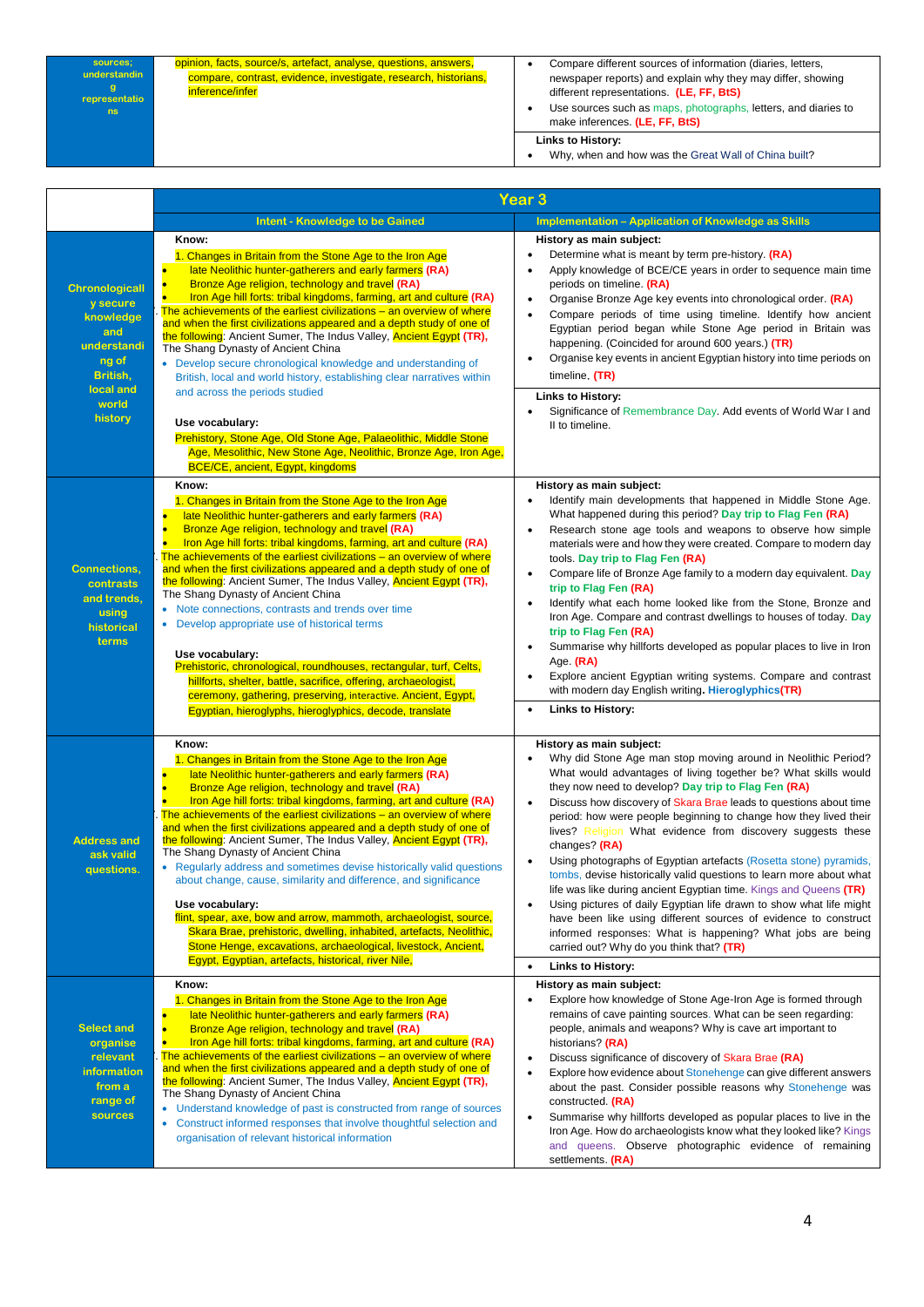## **Use vocabulary:**

Prehistoric, earthwork, cave painting, circular, ditch, antler, flint, pit, religious, ceremony, bluestones, corridor, upright, horizontally, outer, vertical, derived, horseshoe, sacrifice, construction, pulleys, align, Stonehenge, Druids, priests, religious, sacrifices, tribe, festivals, opinion, Romans, conquer, ancient, Egypt, Egyptian, source, Tutankhamun, Howard Carter, pharaoh, tomb, treasures, sarcophagus, archaeologist, burial, amulets, organs, mummified, preserved, soul, afterlife, obsidian, purified, canopic, natron, scarab, linen, Book of the Dead

| Observe photographs of hieroglyphs as key source of insight into |  |
|------------------------------------------------------------------|--|
| time period. (TR)                                                |  |

- Construct response to mummification process through selection and organisation of relevant historical information read. **(TR)**
- Summarise learning about discovery of Tutankhamun's tomb through use of different sources to build picture of events**. (TR)**
- **Links to History:**

|                                                                                                                            | Year 4                                                                                                                                                                                                                                                                                                                                                                                                                                                                                                                                                                                                                                                                                      |                                                                                                                                                                                                                                                                                                                                                                                                                                                                                                                                                                                                                                                                                                               |  |
|----------------------------------------------------------------------------------------------------------------------------|---------------------------------------------------------------------------------------------------------------------------------------------------------------------------------------------------------------------------------------------------------------------------------------------------------------------------------------------------------------------------------------------------------------------------------------------------------------------------------------------------------------------------------------------------------------------------------------------------------------------------------------------------------------------------------------------|---------------------------------------------------------------------------------------------------------------------------------------------------------------------------------------------------------------------------------------------------------------------------------------------------------------------------------------------------------------------------------------------------------------------------------------------------------------------------------------------------------------------------------------------------------------------------------------------------------------------------------------------------------------------------------------------------------------|--|
|                                                                                                                            | <b>Intent - Knowledge to be Gained</b>                                                                                                                                                                                                                                                                                                                                                                                                                                                                                                                                                                                                                                                      | <b>Implementation - Application of Knowledge as Skills</b>                                                                                                                                                                                                                                                                                                                                                                                                                                                                                                                                                                                                                                                    |  |
| <b>Chronologicall</b><br>y secure<br>knowledge<br>and<br>understandi<br>ng of<br>British.<br>local and<br>world<br>history | Know:<br>Julius Caesar's attempted invasion in 55-54 BC (R)<br>$\bullet$<br>the Roman Empire by AD 42 and the power of its army $(R)$<br>$\bullet$<br>successful invasion by Claudius and conquest, including Hadrian's<br>$\bullet$<br>Wall $(R)$<br>British resistance, for example, Boudica (R)<br>$\bullet$<br>Roman withdrawal from Britain in c. AD 410(R)<br>$\bullet$<br>Use vocabulary: culture, agriculture, Empire, living memory, local,<br>regional, national, international, globally, culture, economic,<br>military, religious, social                                                                                                                                      | History as main subject:<br>Identify and place events on timeline to gain understanding of<br>$\bullet$<br>chronology. Where do Romans/Greeks/Tudors fit in? (R, GM, T)<br>Explain attempted Roman invasion by Julius Caesar. Learn why<br>attempts failed? When did Romans return? (R)<br>Summarise story of Boudicca and discuss how Roman invasion<br>$\bullet$<br>shaped British history. (R)<br>Explain importance of Hadrian's wall. When was it built? What was<br>$\bullet$<br>it built for? $(R)$<br>Explain the chronology of the British monarchy through the Tudor<br>Period (T)<br><b>Links to History:</b><br>Significance of Remembrance Day. Add events of World War I and<br>II to timeline. |  |
| <b>Connections,</b><br>contrasts<br>and trends,<br>using<br>historical<br>terms                                            | Know:<br>The Roman Empire and its impact on Britain (R)<br>'Romanisation' of Britain: sites such as Caerwent and the impact<br>of technology, culture and beliefs, including early Christianity (R)<br>Use vocabulary: compare, contrast, Olympics, athletes, soldiers,<br>Centurion, toga, Coliseum, Emperor, Republic, Gladiator,<br>Legionary, democracy, Marathon, Citizen, Mythology, change,<br>cause, consequence, similarity, contrast.                                                                                                                                                                                                                                             | History as main subject:<br>Make comparisons between life in Roman era and Tudor times<br>$\bullet$<br>understanding changes between two periods in history and how<br>have shaped modern lives. (R, T)<br>Explain how Olympics started in Ancient Greece and was huge<br>$\bullet$<br>event. (Different states often at war but always peace during<br>games as was religious event) (GM).<br>Compare and contrast Roman soldiers with soldiers of today. (R)<br>$\bullet$<br>Explain impact of Roman empire on British history and discuss<br>how has shaped Britain today (R)<br>Links to History:<br>$\bullet$                                                                                            |  |
| <b>Address and</b><br>ask valid<br>questions.                                                                              | Know:<br>Ancient Greece – a study of Greek life and achievements and<br>their influence on the western world (GM)<br>the legacy of Greek or Roman culture (art, architecture or<br>literature) on later periods in British history, including the present<br>day $(R, GM)$<br>A study of an aspect or theme in British history that extends<br>$\bullet$<br>pupils' chronological knowledge beyond 1066 - the changing<br>power of monarchs using case studies (T)<br>Use vocabulary: democracy, politics, invasion, Zeus, Hera,<br>Poseidon, Demeter, Athena, Apollo, Artemis, Ares, Hephaestus,<br>Aphrodite, Hermes, and either Hestia or Dionysus, parliament                           | History as main subject:<br>Explain and define democracy. What does it mean in Britain<br>today? Explain democracy started in Athens in Ancient Greece.<br>(GM)<br>Identify how Greek way of life including food influenced western<br>$\bullet$<br>world. (GM)<br>Use maps to identify different areas Romans ruled at different<br>times. How did areas change? What is general pattern? Why do<br>you think this was? $(R)$<br>Discuss what an Empire is. Who were Celts? Why were Romans<br>$\bullet$<br>able to invade and settle in Britain so easily? $(R)$<br>Discuss the changing power of the Tudor monarchs and their<br>relationship with religion.<br><b>Links to History:</b>                   |  |
| <b>Select and</b><br>organise<br>relevant<br><b>information</b><br>from a<br>range of<br>sources                           | the legacy of Greek or Roman culture (art, architecture or<br>$\bullet$<br>literature) on later periods in British history, including the present<br>day $(R, GM)$<br>A study of an aspect or theme in British history that extends<br>$\bullet$<br>pupils' chronological knowledge beyond 1066 - the changing<br>power of monarchs using case studies (T)<br>Use vocabulary:<br>analyse, evidence, contrast, compare, mosaic, arch, chariot,<br>artefacts, Troy, Tudor, reign, brooch, galleon, King, Queen,<br>throne, marriage, divorce, Lancaster, York, Armada. analyse,<br>evidence, claim, shaped, influenced, civilisation, expansion,<br>dissolution, society, mankind, peasantry, | History as main subject:<br>Identify how inventors and their inventions have shaped modern<br>lives? What have inventors done for us? (HV - Electricity and<br>inventors)<br>Discuss art, architecture and literature from the Greek and Roman<br>$\bullet$<br>eras. Discuss the impact these have had on the present day. (GM,<br>R)<br>Links to History:<br>Complete research session using a range of sources (R, T, GM)<br>Identify Empires and countries as were in 323 BCE. (Include<br>names of countries as are now known.) (GM)<br>Select information from a range of sources to aid understanding of<br>$\bullet$<br>chronology and historical periods. (GM)                                        |  |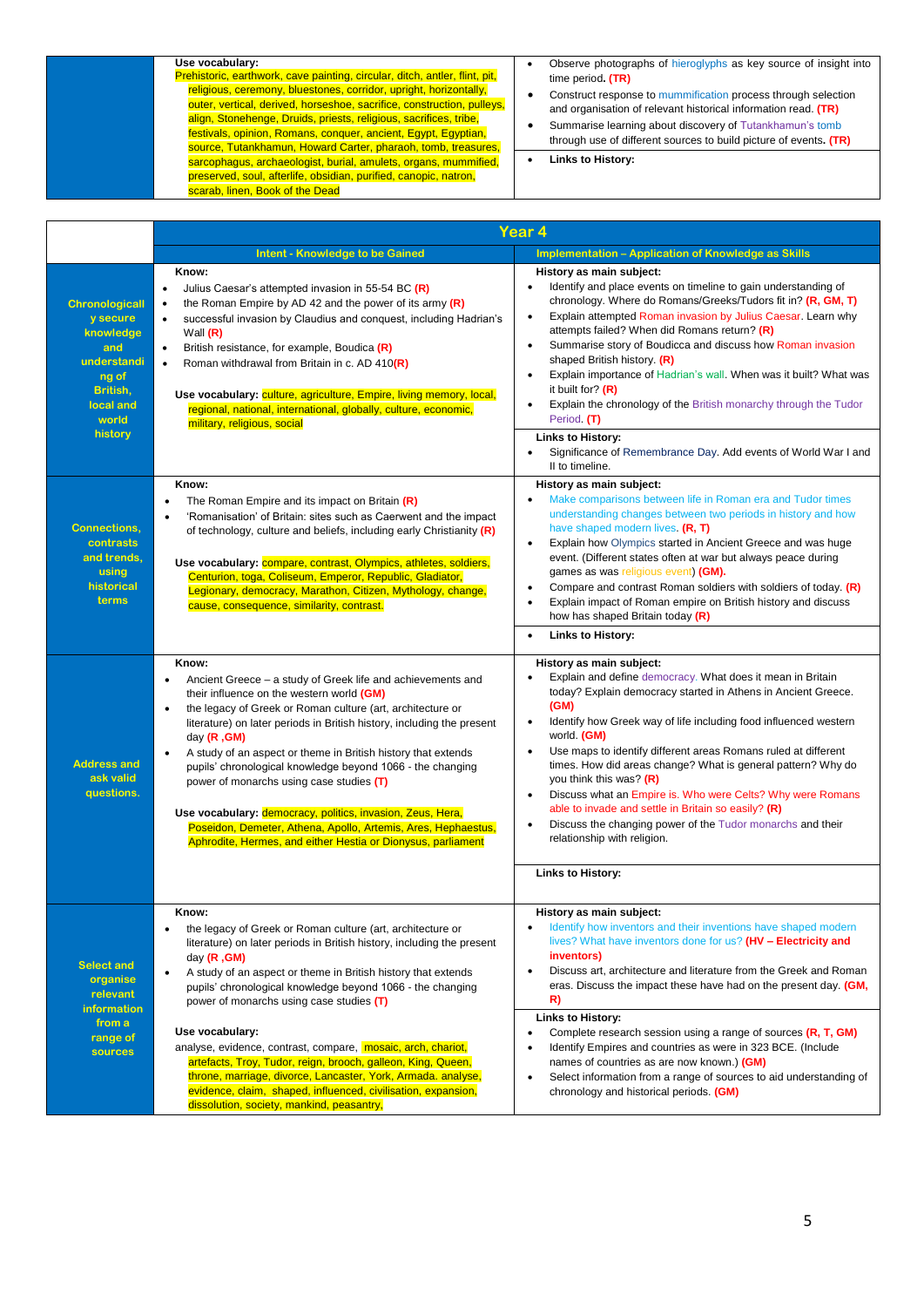|                                                                                                                     | Year <sub>5</sub>                                                                                                                                                                                                                                                                                                                                                                                                                                                                                                                                                                                                                                                                                                                                                                                                                                                                                                                                                                                                                                                                                                                                                                                                                                                                                                                                                                                                                                                                                                                                                                                                                                                                                                                                                                                                                                                                                                                               |                                                                                                                                                                                                                                                                                                                                                                                                                                                                                                                                                                                                                                                                                                                                                                                                                                                                                                                                                                                                                                                                                                                                                                                                                                                                                                                                                                                                                                                                                                                                                                                                                                                                                                                                                                                                                                                                                                                                                                                                                                                                                                                                                                                                                                       |  |
|---------------------------------------------------------------------------------------------------------------------|-------------------------------------------------------------------------------------------------------------------------------------------------------------------------------------------------------------------------------------------------------------------------------------------------------------------------------------------------------------------------------------------------------------------------------------------------------------------------------------------------------------------------------------------------------------------------------------------------------------------------------------------------------------------------------------------------------------------------------------------------------------------------------------------------------------------------------------------------------------------------------------------------------------------------------------------------------------------------------------------------------------------------------------------------------------------------------------------------------------------------------------------------------------------------------------------------------------------------------------------------------------------------------------------------------------------------------------------------------------------------------------------------------------------------------------------------------------------------------------------------------------------------------------------------------------------------------------------------------------------------------------------------------------------------------------------------------------------------------------------------------------------------------------------------------------------------------------------------------------------------------------------------------------------------------------------------|---------------------------------------------------------------------------------------------------------------------------------------------------------------------------------------------------------------------------------------------------------------------------------------------------------------------------------------------------------------------------------------------------------------------------------------------------------------------------------------------------------------------------------------------------------------------------------------------------------------------------------------------------------------------------------------------------------------------------------------------------------------------------------------------------------------------------------------------------------------------------------------------------------------------------------------------------------------------------------------------------------------------------------------------------------------------------------------------------------------------------------------------------------------------------------------------------------------------------------------------------------------------------------------------------------------------------------------------------------------------------------------------------------------------------------------------------------------------------------------------------------------------------------------------------------------------------------------------------------------------------------------------------------------------------------------------------------------------------------------------------------------------------------------------------------------------------------------------------------------------------------------------------------------------------------------------------------------------------------------------------------------------------------------------------------------------------------------------------------------------------------------------------------------------------------------------------------------------------------------|--|
|                                                                                                                     | <b>Intent - Knowledge to be Gained</b>                                                                                                                                                                                                                                                                                                                                                                                                                                                                                                                                                                                                                                                                                                                                                                                                                                                                                                                                                                                                                                                                                                                                                                                                                                                                                                                                                                                                                                                                                                                                                                                                                                                                                                                                                                                                                                                                                                          | <b>Implementation - Application of Knowledge as Skills</b>                                                                                                                                                                                                                                                                                                                                                                                                                                                                                                                                                                                                                                                                                                                                                                                                                                                                                                                                                                                                                                                                                                                                                                                                                                                                                                                                                                                                                                                                                                                                                                                                                                                                                                                                                                                                                                                                                                                                                                                                                                                                                                                                                                            |  |
| <b>Chronologically</b><br>secure<br>knowledge and<br>understanding of<br><b>British, local and</b><br>world history | Know:<br>3. Britain's settlement by Anglo-Saxons and Scots<br>Roman withdrawal from Britain in c. AD 410<br>$\bullet$<br>Anglo-Saxon invasions, settlements and kingdoms: place names<br>$\bullet$<br>and village life<br>Anglo-Saxon culture<br>$\bullet$<br>Christian conversion - Canterbury, Iona and Lindisfarne<br>$\bullet$<br>4. The Viking and Anglo-Saxon struggle for the Kingdom of England to<br>the time of Edward the Confessor<br>Viking raids and invasion<br>$\bullet$<br>resistance by Alfred the Great and Athelstan, first king of England<br>$\bullet$<br>further Viking invasions and Danegeld<br>٠<br>Anglo-Saxon laws and justice<br>$\bullet$<br>Edward the Confessor and his death in 1066<br>$\bullet$<br>6. A study of an aspect or theme in British history that extends pupils'<br>chronological knowledge beyond 1066<br>the changing power of monarchs using case studies on Victoria<br>$\bullet$<br>a significant turning point in British history: the first railways<br>$\bullet$<br>changes in an aspect of social history, such as crime and<br>$\bullet$<br>punishment from the Anglo-Saxons<br>9. A non-European society that provides contrasts with British history -<br>a study of Mayan civilization c. AD 900<br>Use vocabulary: chronological, present day, timeline, BCE, CE, era<br>Invasion, Angles, Saxons, Jutes, Scots, Picts, Romans, push, pull, King<br>Vortigern, Hengest & Horsa. Invader, Anglo-Saxons<br>Viking, raid, invade, Denmark, Norway, Sweden, Scandinavia, longboat<br>Edward the Confessor, Godwin of Wessex<br>Victorian, Queen Victoria, monarch, reign, London,<br>Lord Shaftesbury, campaign, Factory Act, child labour, conditions,<br>employment, education, poor, factories, mines, chimney sweeps,<br>government, propose<br>Mayan, Maya, ancient, civilisation, Mesoamerica, Coba, Copan, Tikal,<br>Tulum, Xunantunich, Chichen Itza, Uxmal, Palenque, Calakmul | History as main subject:<br>Who were the Anglo-Saxon invaders?<br>Devise and interpret timelines to give context in relation to present<br>day. Create own scale. Discuss and define BCE/CE (A)<br>Summarise prior learning about Romans. Why did they leave Britain?<br>$\bullet$<br>(A)<br>Identify origin of Jutes, Angles and Saxons, where settled and<br>demarcation of kingdoms on map of UK.<br>Discover origin of England - Angle land (A)<br>$\bullet$<br>Why did the Anglo-Saxons want to settle in Britain? Define 'invaders'<br>$\bullet$<br>& 'settlers'.<br>Link to King Vortigern - Hengest and Horsa.<br>Select evidence to answer question $-$ were factors influencing the<br>$\bullet$<br>invaders a push or pull? $(A)$<br>When did the Vikings invade?<br>• Order events from the time of the Vikings (Vk)<br>Research Viking long boats: design and evidence of usage. Build<br>longboats. (Vk)<br>How did the Anglo-Saxon & Viking era end?<br>• Identify and order Anglo-Saxon kings on a timeline. (Vk)<br>• Explain key aspects of the reign of the last Anglo-Saxon kings. (Vk)<br>• Consider: How do you think Edward the Confessor might have felt<br>about returning to England? (Vk)<br>• Distinguish between historically accurate & inaccurate events (Vk)<br>When was the Victorian period?<br>Put the Victorian period into historical context on timeline (V)<br>$\bullet$<br>Use historical sources to find out about the Victorian period (V)<br>$\bullet$<br>Who was Queen Victoria?<br>Research the life of Queen Victoria (V)<br>$\bullet$<br>Consider why she became such a popular monarch. (V)<br>How did Lord Shaftesbury improve the lives of Victorian children?<br>Explore why Lord Shaftesbury was an important figure. (V)<br>$\bullet$<br>Research his campaigns & conclude as to how he improved<br>$\bullet$<br>children's lives during the Victorian period. (V)<br>Was Queen Victoria a good monarch? Assess impact of reign. Present<br>reasoned argument $(V)$<br>Who were the Maya?<br>Organise relevant facts about the Maya civilisation (M)<br>Explain who the ancient Maya people were & when & where in the<br>$\bullet$<br>world they lived. (M)<br>Links to History |  |
| <b>Connections,</b><br>contrasts and<br>trends, using<br>historical terms                                           | Know:<br>3. Britain's settlement by Anglo-Saxons and Scots<br>Roman withdrawal from Britain in c. AD 410<br>٠<br>Anglo-Saxon invasions, settlements and kingdoms: place names<br>$\bullet$<br>and village life<br>Anglo-Saxon culture<br>$\bullet$<br>Christian conversion - Canterbury, Iona and Lindisfarne<br>$\bullet$<br>6. A study of an aspect or theme in British history that extends pupils'<br>chronological knowledge beyond 1066<br>the changing power of monarchs using case studies on Victoria<br>$\bullet$<br>a significant turning point in British history: the first railways<br>٠<br>changes in an aspect of social history, such as crime and<br>$\bullet$<br>punishment from the Anglo-Saxons<br>9. A non-European society that provides contrasts with British history -<br>a study of Mayan civilization c. AD 900<br>Use vocabulary:<br>Runes, runic alphabet, Latin alphabet, illuminated letter, manuscript,<br>Venerable Bede<br>Victorian, rich, poor, poverty, children, school, coal mine, mill, factories,<br>fields, chimney sweep, child labour, modern day, contrast, compare,<br>free, compulsory education, 'drill', National Anthem, register, fingernail<br>inspection, The Lord's Prayer, handwriting<br>Maya, cultural, significance, Cacao, maize,                                                                                                                                                                                                                                                                                                                                                                                                                                                                                                                                                                                                                                                   | History as main subject:<br>How did the Anglo-Saxons write things down?<br>Discover Anglo-Saxon Runes. Read/compose messages. (A)<br>$\bullet$<br>Consider importance of Venerable Bede. (A)<br>$\bullet$<br>Create illuminated letters (A)<br>$\bullet$<br>What was life like for working Victorian children?<br>Explore life of Victorian child. (V)<br>$\bullet$<br>Compare jobs taken by Victorian children. Explore what life was life<br>for Victorian working children. (V)<br>Consider living conditions of rich and poor children, life in workhouse<br>$\bullet$<br>(V)<br>What were Victorians schools like?<br>• Find out how rules about wo could go to school changed over the<br>Victorian period. (V)<br>• Debate main differences between Victorian school and modern-day<br>school (V)<br>Why were certain foods significant to the Mayans?<br>Research foods that the ancient Maya people would have eaten (M)<br>$\bullet$<br>Identify & conclude why corn & chocolate are significant & precious<br>$\bullet$<br>to the ancient Maya people. (M)<br>Have trends continued over time? Compare & contrast with own<br>$\bullet$<br>perceptions. (M)<br>Links to History                                                                                                                                                                                                                                                                                                                                                                                                                                                                                                                                                                                                                                                                                                                                                                                                                                                                                                                                                                                                                                            |  |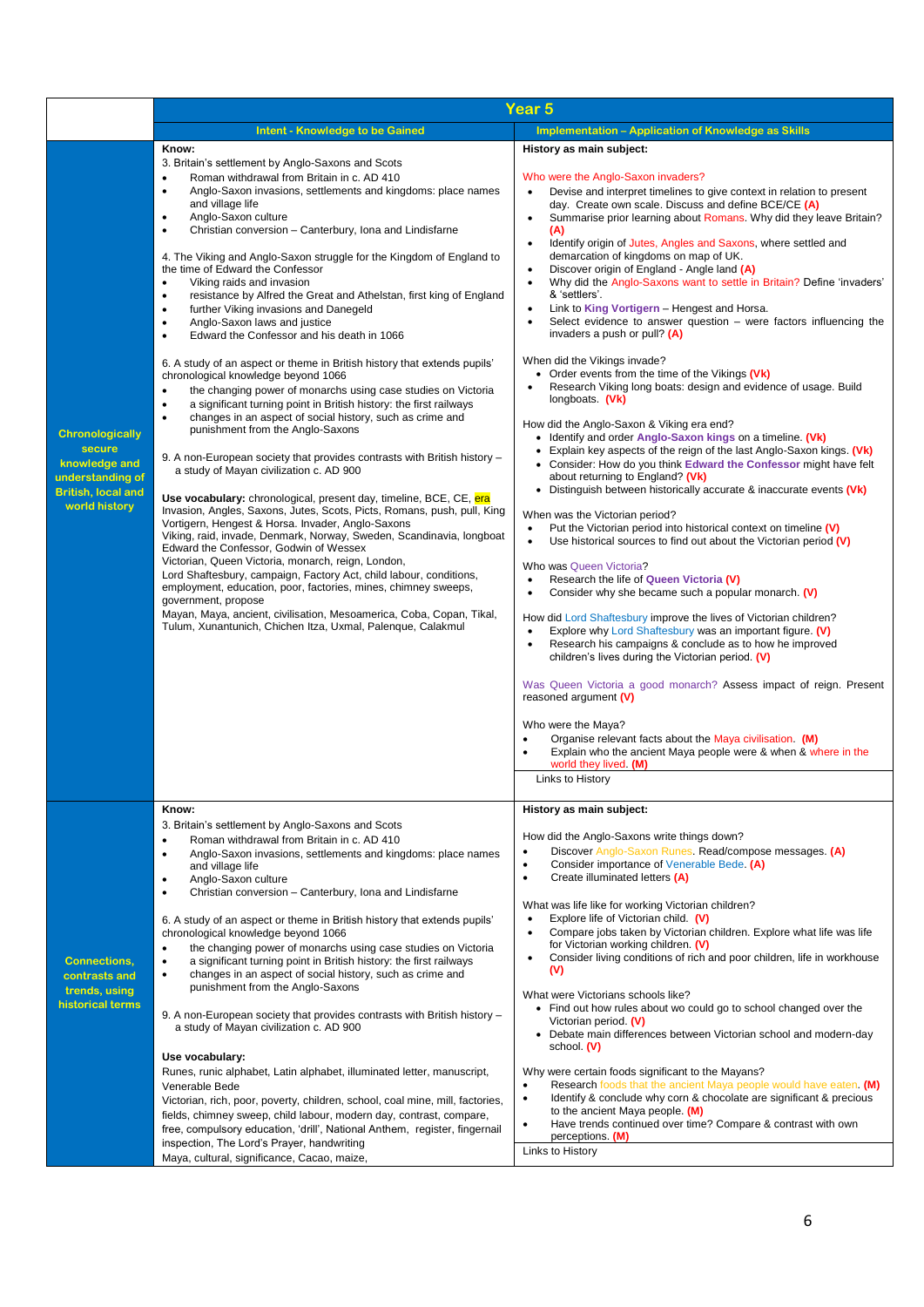|                                                                                        | Know:                                                                                                                                                                                                                                                                                                                                                                                                                                                                                                                                                                                                                                                                                                                                                                                                                                                                                                                                                                                                                                                                                                                                                                                                                                                                                                                                                                                                                                                                                                                                                                                                                                                                                                                                                                                                                                                                                                                                                                                                                                                                                                                                                                                                                                                                                                         | History as main subject:                                                                                                                                                                                                                                                                                                                                                                                                                                                                                                                                                                                                                                                                                                                                                                                                                                                                                                                                                                                                                                                                                                                                                                                                                                                                                                                                                                                                                                                                                                                                                                                                                                                                                                                                                                                                                                                                                                                                                                                                                                                                                                                                                                                                                                                                                            |
|----------------------------------------------------------------------------------------|---------------------------------------------------------------------------------------------------------------------------------------------------------------------------------------------------------------------------------------------------------------------------------------------------------------------------------------------------------------------------------------------------------------------------------------------------------------------------------------------------------------------------------------------------------------------------------------------------------------------------------------------------------------------------------------------------------------------------------------------------------------------------------------------------------------------------------------------------------------------------------------------------------------------------------------------------------------------------------------------------------------------------------------------------------------------------------------------------------------------------------------------------------------------------------------------------------------------------------------------------------------------------------------------------------------------------------------------------------------------------------------------------------------------------------------------------------------------------------------------------------------------------------------------------------------------------------------------------------------------------------------------------------------------------------------------------------------------------------------------------------------------------------------------------------------------------------------------------------------------------------------------------------------------------------------------------------------------------------------------------------------------------------------------------------------------------------------------------------------------------------------------------------------------------------------------------------------------------------------------------------------------------------------------------------------|---------------------------------------------------------------------------------------------------------------------------------------------------------------------------------------------------------------------------------------------------------------------------------------------------------------------------------------------------------------------------------------------------------------------------------------------------------------------------------------------------------------------------------------------------------------------------------------------------------------------------------------------------------------------------------------------------------------------------------------------------------------------------------------------------------------------------------------------------------------------------------------------------------------------------------------------------------------------------------------------------------------------------------------------------------------------------------------------------------------------------------------------------------------------------------------------------------------------------------------------------------------------------------------------------------------------------------------------------------------------------------------------------------------------------------------------------------------------------------------------------------------------------------------------------------------------------------------------------------------------------------------------------------------------------------------------------------------------------------------------------------------------------------------------------------------------------------------------------------------------------------------------------------------------------------------------------------------------------------------------------------------------------------------------------------------------------------------------------------------------------------------------------------------------------------------------------------------------------------------------------------------------------------------------------------------------|
| <b>Address and ask</b><br>valid questions.                                             | 3. Britain's settlement by Anglo-Saxons and Scots<br>Roman withdrawal from Britain in c. AD 410<br>$\bullet$<br>Anglo-Saxon invasions, settlements and kingdoms: place names<br>$\bullet$<br>and village life<br>Anglo-Saxon culture<br>$\bullet$<br>Christian conversion - Canterbury, Iona and Lindisfarne<br>$\bullet$<br>4. The Viking and Anglo-Saxon struggle for the Kingdom of England to<br>the time of Edward the Confessor<br>Viking raids and invasion<br>$\bullet$<br>resistance by Alfred the Great and Athelstan, first king of England<br>further Viking invasions and Danegeld<br>$\bullet$<br>Anglo-Saxon laws and justice<br>$\bullet$<br>Edward the Confessor and his death in 1066<br>$\bullet$<br>9. A non-European society that provides contrasts with British history -<br>a study of Mayan civilization c. AD 900<br>Use vocabulary:<br>Paganism, Christianity, missionary, bishop, saint, cathedral, abbey,                                                                                                                                                                                                                                                                                                                                                                                                                                                                                                                                                                                                                                                                                                                                                                                                                                                                                                                                                                                                                                                                                                                                                                                                                                                                                                                                                                        | What were the causes of the Anglo-Saxons' conversion to Christianity?<br>• Focus on the missionaries: Augustine, Aiden & Columba. How did<br>they aid the conversion of the AS people? $(A)$<br>• Link to three key religious buildings: Canterbury Cathedral, Holy<br>Island of Lindisfarne & Iona Abbey (A)<br>Who was Alfred the Great?<br>• Identify key facts about some Anglo-Saxon kings. (Vk)<br>• Compare the similarities and differences between two Anglo-Saxon<br>kings: Alfred & King Athelstan What important or influential things<br>did the two kings do? Why are they such important historical figures?<br>(V <sub>k</sub> )<br>Are there similarities between Anglo-Saxon & Viking legal systems<br>compared to the modern legal system in Britain?<br>• Demonstrate understanding of crime and punishment in Anglo-Saxon<br>and Viking Britain. (Vk)<br>• Compare and contrast the Anglo- Saxon and Viking justice systems<br>with the modern British justice system (Vk)                                                                                                                                                                                                                                                                                                                                                                                                                                                                                                                                                                                                                                                                                                                                                                                                                                                                                                                                                                                                                                                                                                                                                                                                                                                                                                                     |
|                                                                                        | priory, Lindisfarne, Canterbury, Iona, Augustine, Aiden, Columba, Pope<br>Gregory the Great<br>King, kingdom, Alfred the Great, Edward the Elder, Aethelflaed, King<br>Athelstan<br>Thing, outlaw, outlawed, law, speaker, criminal, justice, defendant,                                                                                                                                                                                                                                                                                                                                                                                                                                                                                                                                                                                                                                                                                                                                                                                                                                                                                                                                                                                                                                                                                                                                                                                                                                                                                                                                                                                                                                                                                                                                                                                                                                                                                                                                                                                                                                                                                                                                                                                                                                                      | How does the Mayan writing system differ to our own?<br>Identify key facts about the Maya writing system. Construct Maya<br>$\bullet$<br>words using syllabograms & logograms. (M)<br>Compare similarities & differences to our own writing system. (M)<br>$\bullet$                                                                                                                                                                                                                                                                                                                                                                                                                                                                                                                                                                                                                                                                                                                                                                                                                                                                                                                                                                                                                                                                                                                                                                                                                                                                                                                                                                                                                                                                                                                                                                                                                                                                                                                                                                                                                                                                                                                                                                                                                                                |
|                                                                                        | court, ordeal, wergild, legal system<br>Maya, writing system, codex, codices, hieroglyphs, syllabogram,<br>logogram                                                                                                                                                                                                                                                                                                                                                                                                                                                                                                                                                                                                                                                                                                                                                                                                                                                                                                                                                                                                                                                                                                                                                                                                                                                                                                                                                                                                                                                                                                                                                                                                                                                                                                                                                                                                                                                                                                                                                                                                                                                                                                                                                                                           | Links to History                                                                                                                                                                                                                                                                                                                                                                                                                                                                                                                                                                                                                                                                                                                                                                                                                                                                                                                                                                                                                                                                                                                                                                                                                                                                                                                                                                                                                                                                                                                                                                                                                                                                                                                                                                                                                                                                                                                                                                                                                                                                                                                                                                                                                                                                                                    |
|                                                                                        | Know:                                                                                                                                                                                                                                                                                                                                                                                                                                                                                                                                                                                                                                                                                                                                                                                                                                                                                                                                                                                                                                                                                                                                                                                                                                                                                                                                                                                                                                                                                                                                                                                                                                                                                                                                                                                                                                                                                                                                                                                                                                                                                                                                                                                                                                                                                                         | History as main subject:                                                                                                                                                                                                                                                                                                                                                                                                                                                                                                                                                                                                                                                                                                                                                                                                                                                                                                                                                                                                                                                                                                                                                                                                                                                                                                                                                                                                                                                                                                                                                                                                                                                                                                                                                                                                                                                                                                                                                                                                                                                                                                                                                                                                                                                                                            |
| <b>Select and</b><br>organise<br>relevant<br>information from<br>a range of<br>sources | 3. Britain's settlement by Anglo-Saxons and Scots<br>Roman withdrawal from Britain in c. AD 410<br>$\bullet$<br>Anglo-Saxon invasions, settlements and kingdoms: place names<br>$\bullet$<br>and village life<br>Anglo-Saxon culture<br>$\bullet$<br>Christian conversion - Canterbury, Iona and Lindisfarne<br>$\bullet$<br>4. The Viking and Anglo-Saxon struggle for the Kingdom of England to<br>the time of Edward the Confessor<br>Viking raids and invasion<br>$\bullet$<br>resistance by Alfred the Great and Athelstan, first king of England<br>$\bullet$<br>further Viking invasions and Danegeld<br>$\bullet$<br>Anglo-Saxon laws and justice<br>$\bullet$<br>Edward the Confessor and his death in 1066<br>$\bullet$<br>6. A study of an aspect or theme in British history that extends pupils'<br>chronological knowledge beyond 1066<br>the changing power of monarchs using case studies on Victoria<br>$\bullet$<br>a significant turning point in British history: the first railways<br>$\bullet$<br>changes in an aspect of social history, such as crime and<br>$\bullet$<br>punishment from the Anglo-Saxons<br>9. A non-European society that provides contrasts with British history –<br>a study of Mayan civilization c. AD 900<br>Use vocabulary:<br>Root meaning, village, town, country, kingdom, settlement, weaver,<br>tanner, smith, potter, jeweller, woodworker, thatched roof<br>Kingdom, Mercia, Wessex, Northumbria, East Anglia, Kent, Essex,<br>Sussex, Bretwalda, hierarchy<br>Sutton Hoo, archaeologist<br>Danegeld, King Ethelred II The Unready<br>Victorian, invention, light bulb, telephone, Christmas cracker, bicycle,<br>postage stamp, gramophone, typewriter<br>Industrial Revolution, factories, smoke, mines, railway lines, canals,<br>roads, farms, positive, negative impacts<br>Maya, civilisation, sacrifice, worship, blood-letting, ritual, Xibalba,<br>upperworld, Religious beliefs, practices, gods, priests, festivals<br>Base 10, base 20, vigesimal number, system<br>Sources, evidence, primary source, secondary source, lithography,<br>camera lucida, John Lloyd Stephens, Frederick Catherwood, Copan,<br>Chichen Itza, Palenque, analyse, evidence, contrast, question,<br>compare, enquiry, enquire, construct, argument, interpret | What was it like in an Anglo-Saxon village?<br>Explore life in Anglo-Saxon times. Compare with life today. (A)<br>$\bullet$<br>compare population growth in Anglo-Saxon times with the modern<br>$\bullet$<br>age. Construct graphs. Draw conclusions (A)<br>How was Anglo-Saxon Britain ruled?<br>Identify Anglo-Saxon kingdoms & hierarchy. (A)<br>$\bullet$<br>Are there present-day connections to the past? Have place name trends<br>continued over the years into the present day?<br>Identify Anglo-Saxon towns and villages using knowledge of Anglo-<br>$\bullet$<br>Saxon place-name suffixes (A)<br>What was the mystery of Sutton Hoo?<br>How do we use evidence from past to answer questions? How did<br>$\bullet$<br>the Sutton Hoo discovery change the way people viewed Anglo-<br>Saxons? (Vk)<br>Formulate questions about Sutton Hoo mystery: select, analyse and<br>$\bullet$<br>organise relevant information to provide answers (photos and<br>newspaper cuttings). (Vk)<br>What do many historians currently believe about the identity of the<br>$\bullet$<br>Sutton Hoo man? (Vk)<br>Was paying the Danegeld the appropriate choice to make?<br>Construct informed responses as to the reasons & problems faced by<br>$\bullet$<br>introducing Danegeld. (Vk)<br>Recall key details about King Ethelred and the problems he faced<br>$\bullet$<br>before introducing Danegeld. (Vk)<br>Which famous inventions came from the Victorians?<br>• Research some famous Victorian inventions. (V)<br>Explain how new inventions changed people's lives during the<br>Victorian period. (V)<br>Investigate key Victorian inventions. What is the legacy of Victorians?<br>(V)<br>Explore importance of cast and wrought iron and UK as world leader.<br>Discover uses of iron and inventors who exploited it. Focus on<br>bridges and engineers. Case study: Ironbridge/SS Great Britain. (V)<br>What was the Industrial Revolution?<br>• Find out what the Industrial Revolution was. (V)<br>• Explain how new inventions changed people's lives during the<br>Victorian period. (V)<br>How did the Victorians respond to the new railways?<br>• Find out how the introduction of the railways changed travel & trade.<br>(V)<br>• Explain different viewpoints about the new railways. $(V)$ |
|                                                                                        |                                                                                                                                                                                                                                                                                                                                                                                                                                                                                                                                                                                                                                                                                                                                                                                                                                                                                                                                                                                                                                                                                                                                                                                                                                                                                                                                                                                                                                                                                                                                                                                                                                                                                                                                                                                                                                                                                                                                                                                                                                                                                                                                                                                                                                                                                                               | How significant was religion to the Mayans?<br>Explain the religious beliefs of the Maya people – understand how<br>they worshipped. Name some of the main gods & know what they<br>represented to the people (M)                                                                                                                                                                                                                                                                                                                                                                                                                                                                                                                                                                                                                                                                                                                                                                                                                                                                                                                                                                                                                                                                                                                                                                                                                                                                                                                                                                                                                                                                                                                                                                                                                                                                                                                                                                                                                                                                                                                                                                                                                                                                                                   |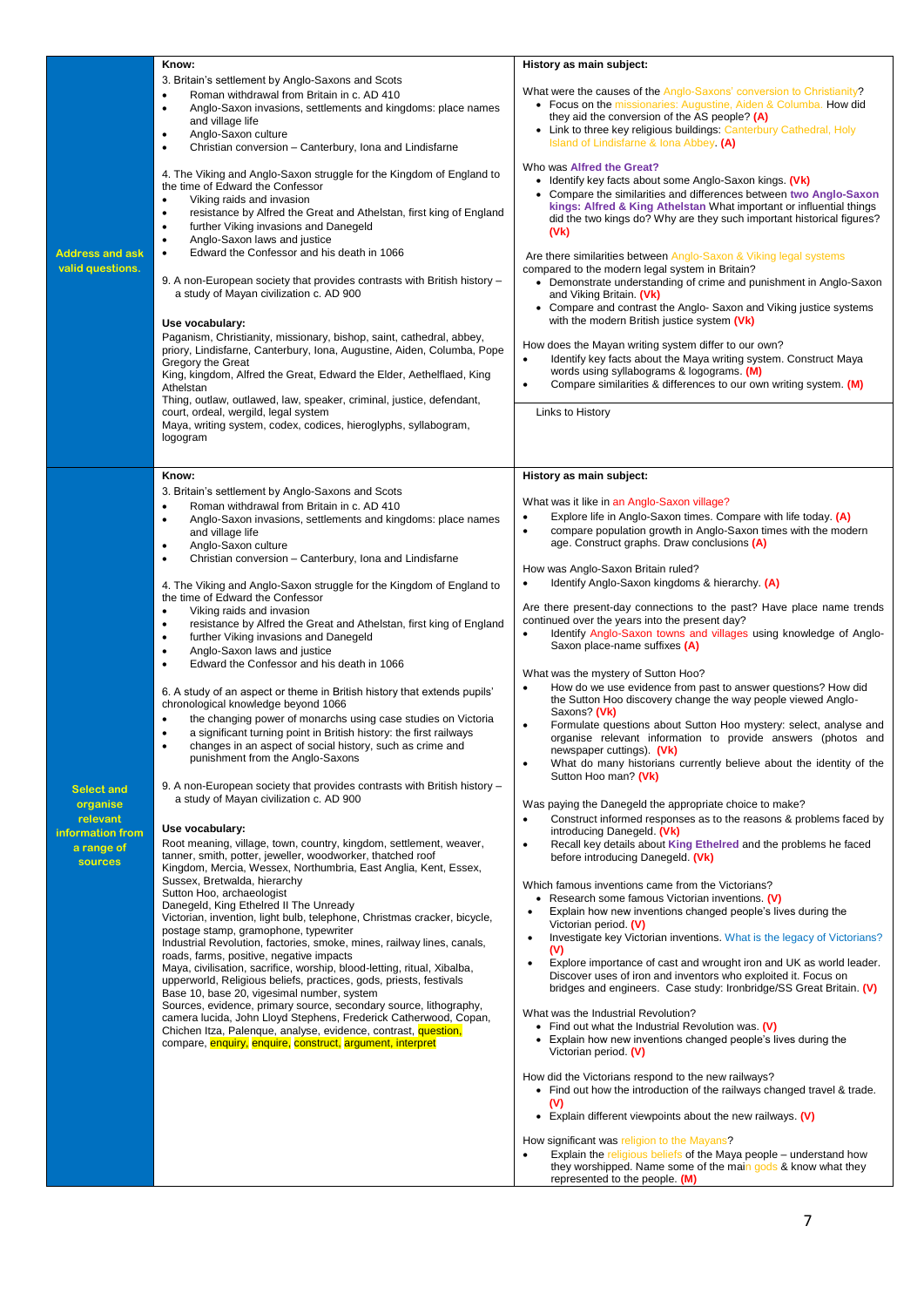|  | Compare & contrast to Anglo-Saxon gods (M)<br>$\bullet$<br>Construct an informed response – what were the significances of<br>$\bullet$<br>their religious beliefs and practices to their civilisation? (M)                                                                                                          |
|--|----------------------------------------------------------------------------------------------------------------------------------------------------------------------------------------------------------------------------------------------------------------------------------------------------------------------|
|  | How does the Mayan number system compare to modern-day?<br>Explore how the Maya invented & used their calendars & number<br>$\bullet$<br>system. (M)<br>Read numbers using the Maya symbols for 0, 1 & 5 (M)<br>$\bullet$<br>Conclude: How does our modern-day number system compare &<br>$\bullet$<br>contrast? (M) |
|  | How is our knowledge of the Mayan civilisation constructed?<br>Identify sources of evidence about the Maya. (M)<br>$\bullet$<br>Examine historical pictures & ask questions about aspects of Mayan<br>$\bullet$<br>civilisation (M)                                                                                  |
|  | <b>Links to History:</b>                                                                                                                                                                                                                                                                                             |

|                                                                                                                     | Year 6                                                                                                                                                                                                                                                                                                                                                                                                                                                                                                                                                                                                                                                                                                                                                                                                                                        |                                                                                                                                                                                                                                                                                                                                                                                                                                                                                                                                                                                                                                                                                                                                                                                                                                                                                                                                                                                                                                                                                                                                                                                                                                                                                                                                                                                                                                                                                                                                                                                                                                                                                                                                                                                                                               |  |  |  |  |
|---------------------------------------------------------------------------------------------------------------------|-----------------------------------------------------------------------------------------------------------------------------------------------------------------------------------------------------------------------------------------------------------------------------------------------------------------------------------------------------------------------------------------------------------------------------------------------------------------------------------------------------------------------------------------------------------------------------------------------------------------------------------------------------------------------------------------------------------------------------------------------------------------------------------------------------------------------------------------------|-------------------------------------------------------------------------------------------------------------------------------------------------------------------------------------------------------------------------------------------------------------------------------------------------------------------------------------------------------------------------------------------------------------------------------------------------------------------------------------------------------------------------------------------------------------------------------------------------------------------------------------------------------------------------------------------------------------------------------------------------------------------------------------------------------------------------------------------------------------------------------------------------------------------------------------------------------------------------------------------------------------------------------------------------------------------------------------------------------------------------------------------------------------------------------------------------------------------------------------------------------------------------------------------------------------------------------------------------------------------------------------------------------------------------------------------------------------------------------------------------------------------------------------------------------------------------------------------------------------------------------------------------------------------------------------------------------------------------------------------------------------------------------------------------------------------------------|--|--|--|--|
|                                                                                                                     | <b>Intent - Knowledge to be Gained</b>                                                                                                                                                                                                                                                                                                                                                                                                                                                                                                                                                                                                                                                                                                                                                                                                        | <b>Implementation - Application of Knowledge as Skills</b>                                                                                                                                                                                                                                                                                                                                                                                                                                                                                                                                                                                                                                                                                                                                                                                                                                                                                                                                                                                                                                                                                                                                                                                                                                                                                                                                                                                                                                                                                                                                                                                                                                                                                                                                                                    |  |  |  |  |
| <b>Chronologically</b><br>secure<br>knowledge and<br>understanding of<br><b>British, local and</b><br>world history | (now:<br>. A study of an aspect or theme in British history that extends<br>pupils' chronological knowledge beyond 1066 (BB and SD)<br>Use vocabulary:<br>chronological, present, era, <i>international</i> , globally, economic,<br>military, religious, social, living memory, Blitzkrieg, Blitz, Nazi,<br>sabotage, Axis, Allies, Adolf Hitler, Winston Churchill, Neville<br>Chamberlain, Joseph Stalin, Benito Mussolini, Gestapo,<br>Operation Mincemeat, Spitfire, Messerschmitt, Lancaster bomber,<br>swastika, Morse code, evacuation, decoy, resistance, tricorn,<br>rapier, breeches, hilt, musket, primed, ostler                                                                                                                                                                                                                 | History as main subject:<br>Devise and interpret timelines to give context in relation to present<br>$\bullet$<br>day. Create own scale. Anglo Saxon to present day identifying<br>main types of crime and resulting punishment, key events leading<br>to the Battle of Britain (BB and SD)<br>Identify and discuss key figures in relation to timelines (BB and<br>SD)<br>Recognise own place on timelines (BB and SD)<br>$\bullet$<br><b>Links to History:</b><br>locate European countries on map of world/ Europe. (BB)<br>$\bullet$<br>Significance of Remembrance Day. Add events of World War I and<br>II to timeline.<br>Explore reasons for and experiences of evacuees sent to Langtoft<br>$\bullet$<br>during WWII and residents of Langtoft lost in world wars. St.<br>Michaels's Church booklet                                                                                                                                                                                                                                                                                                                                                                                                                                                                                                                                                                                                                                                                                                                                                                                                                                                                                                                                                                                                                  |  |  |  |  |
| <b>Connections,</b><br>contrasts<br>and trends,<br>using<br>historical<br>terms                                     | Know:<br>changes in an aspect of social history, such as crime and<br>$\bullet$<br>punishment from the Anglo-Saxons to the present or leisure and<br>entertainment in the 20th Century (SD)<br>Use vocabulary:<br>society, continuity, change, local, regional, national, analyse,<br>evidence, scold's bridle, pillory, prison ship, penal colony,<br>guillotine, stocks, thumb screw, humiliation, transportation<br>a significant turning point in British history, for example, the first<br>railways or the Battle of Britain (BB)<br>Use vocabulary: economic, military, social, living memory, Spitfire,<br>Messerschmitt, Lancaster bomber, swastika, Morse code,<br>evacuation, sabotage, decoy, resistance, society, continuity,<br>change, local, regional, national, evidence, genocide,<br>extermination, tolerance, alternative | History as main subject:<br>Why was there a second world war? What was the part played by<br>$\bullet$<br>the allies/axis?(BB)<br>Analyse importance of the speeches of King George vi, Neville<br>$\bullet$<br>Chamberlain and the actions of parliament on declaration of war<br>Compare and contrast significant leaders Churchill, Hitler,<br>Roosevelt, Stalin, De Gaulle, Hirohito (BB)<br>Explore life as a Spitfire pilot including contribution of pilots of<br>other nationalities, Battle of Britain Day 15 September 1940 (BB)<br>investigate what can be learnt about life during World War II home<br>$\bullet$<br>front, dig for victory, women's land army etc (BB)<br>investigate Enigma code and impact surrounding it. Significance of<br>$\bullet$<br>Alan Turing and Bletchley Park (BB)<br>examine secret agents and sabotage (BB)<br>$\bullet$<br>exploration of Dick Turpin, Swift Nicks' Nevison, Claude Duval<br>history using secondary sources. (SD)<br>investigation of 'Witches prison' in Essex. (SD)<br>$\bullet$<br>debate merits and appropriateness of various punishments for<br>crimes through time. (SD)<br>Is prison the best way to deal with criminals today? Compare and<br>$\bullet$<br>contrast with punishments through the ages.<br>Analyse and compare of trends in crime and punishment data.<br>$\bullet$<br>(SD)<br>investigate crime and punishment in Langtoft using 'A History of<br>Langtoft' by Richard Platt<br><b>Links to History:</b><br>Explore food rationing – World War II recipes (BB)<br>The Highwayman by Afred Noyes (SD)<br>Drama court scenes- Trial of Tim the Ostler - present case for the<br>$\bullet$<br>defence and prosecution.<br>Read and identify changes over time in Langtoft using 'A History of<br>$\bullet$<br>Langtoft' by Richard Platt |  |  |  |  |
| <b>Address and</b><br>ask valid<br>questions.                                                                       | Know:<br>a significant turning point in British history, for example, the first<br>railways or the Battle of Britain (BB)<br>. A study of an aspect or theme in British history that extends<br>pupils' chronological knowledge beyond 1066 (BB and SD)                                                                                                                                                                                                                                                                                                                                                                                                                                                                                                                                                                                       | History as main subject:<br>$\bullet$<br>Do you agree with corporal punishment? (BB)<br>$\bullet$<br>How could a criminal be held to account? (BB)<br>$\bullet$<br>What if the Nazis had won the war? (BB)<br>$\bullet$<br>Could this happen again? (BB)<br>$\bullet$                                                                                                                                                                                                                                                                                                                                                                                                                                                                                                                                                                                                                                                                                                                                                                                                                                                                                                                                                                                                                                                                                                                                                                                                                                                                                                                                                                                                                                                                                                                                                         |  |  |  |  |